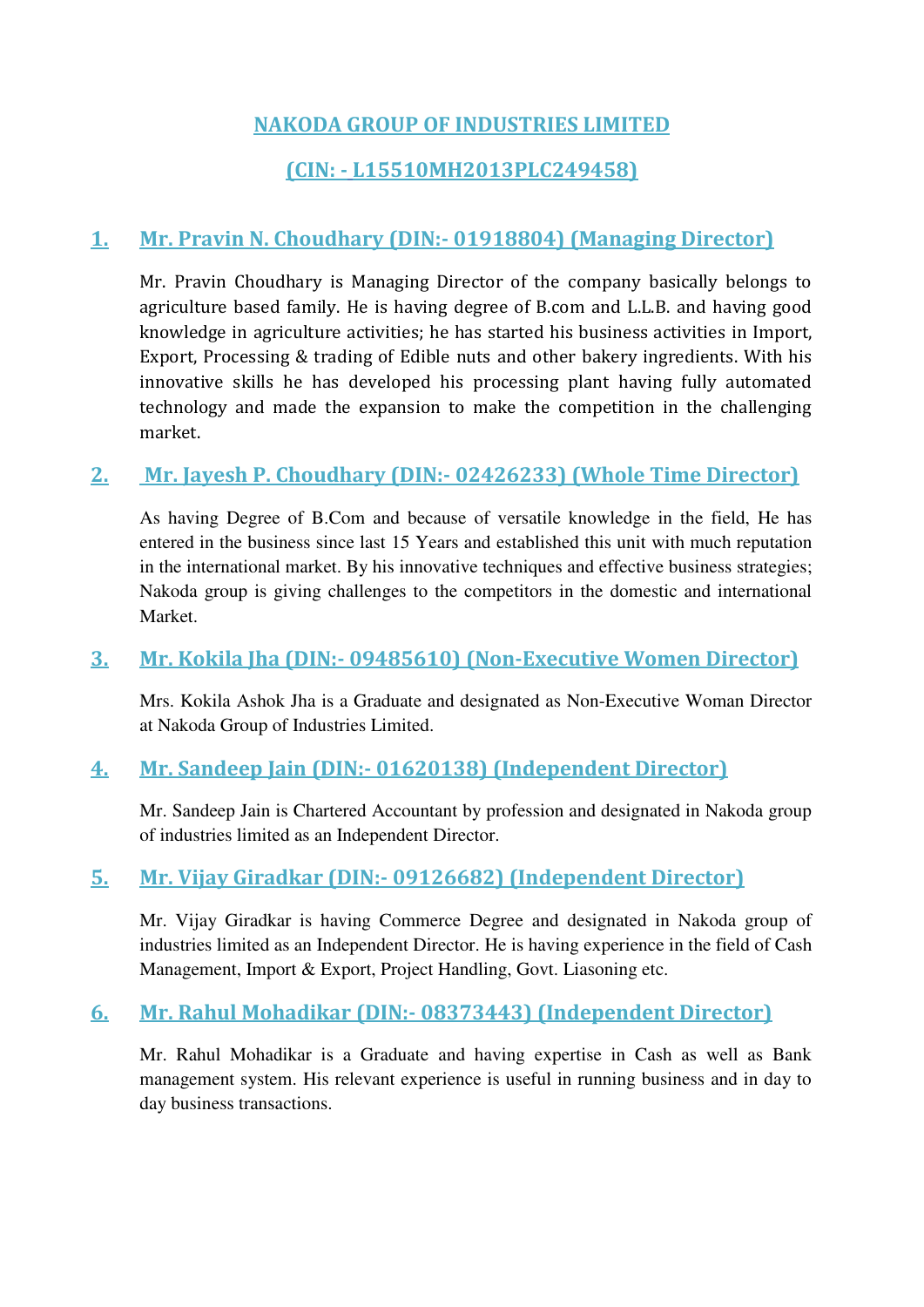#### **7. Ms. Sakshi Tiwari (Chief Financial Officer)**

Ms. Sakshi Tiwari is presently pursuing Chartered Accountant and having good experience in Accounts and Finance. She is associated with the Nakoda group since last 3 years as accounts Head and now she is currently working as Chief Financial Officer at Nakoda group of industries limited.

#### **8. Mr. Pratul B. Wate (Company Secretary)**

Mr. Pratul Wate is the Company Secretary and Compliance Officer at Nakoda group of industries limited. He has qualified as Company Secretary from the Institute of Company Secretaries of India, New Delhi, and holds associate membership for the same. He also holds M.B.A. (Finance & Marketing) and B.B.A. Degree from University of Nagpur. At Present he looks after all the secretarial matters, Corporate Compliance Program and other statutory matters of our Company.